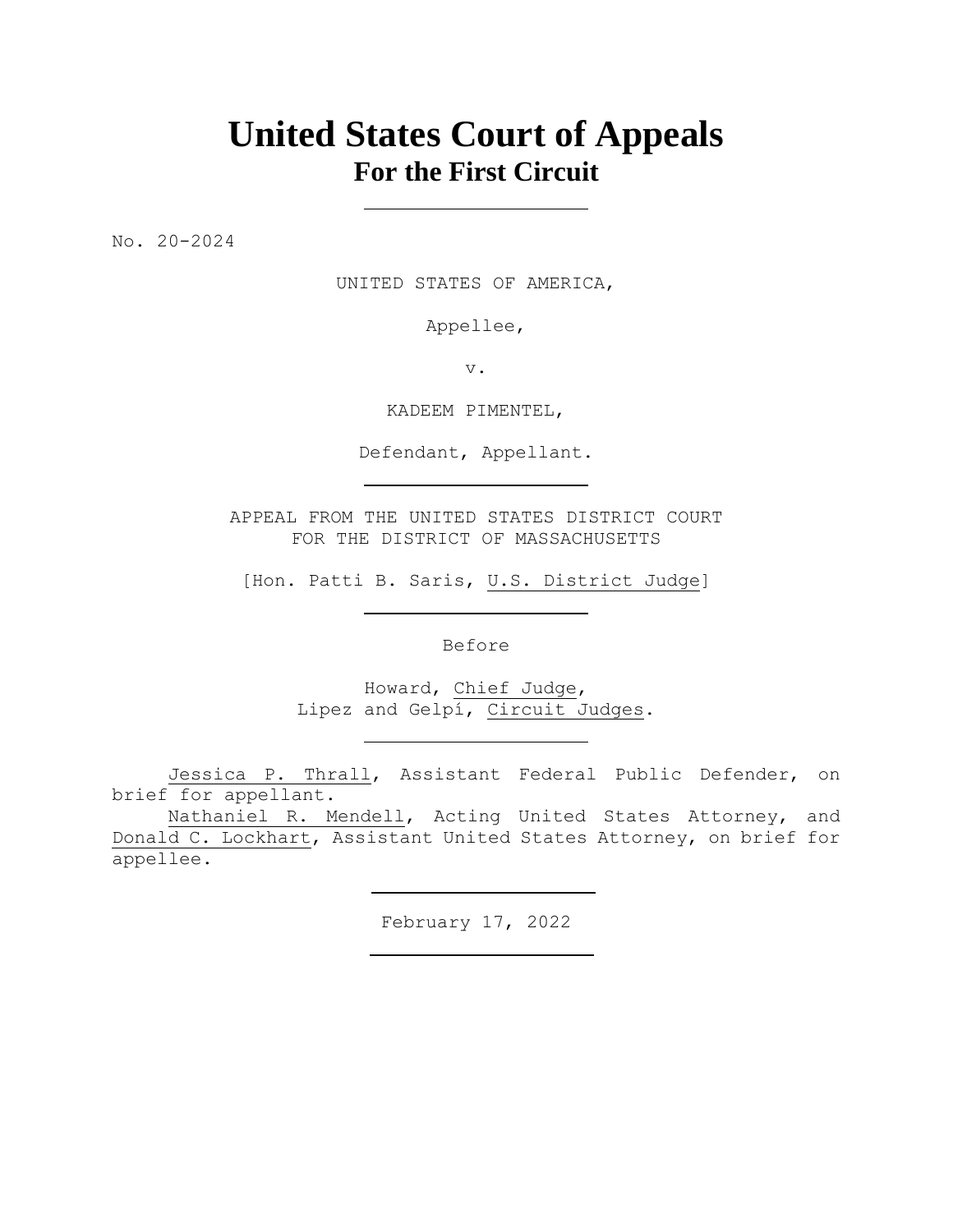**GELPÍ**, **Circuit Judge**. On August 31, 2018, around 2:30 a.m., officers of the Haverhill Police Department ("HPD") executed a no-knock search warrant for "88 Fountain St. 2nd floor," following reports of shots discharged hours before. The police found two shotguns and related paraphernalia in the bedroom of defendant-appellant Kadeem Pimentel ("Pimentel"), which was on the third floor of the building. Pimentel filed a motion to suppress, arguing, inter alia, that the police exceeded the scope of the warrant by searching his third-floor bedroom. The district court denied Pimentel's motion, finding that the good-faith exception to the exclusionary rule applied. Pimentel subsequently pleaded guilty to being a felon in possession of a firearm in violation of 18 U.S.C. § 922(g)(1) and was sentenced to a term of imprisonment of 26 months, followed by a three-year supervised release term. He appeals the denial of his suppression motion, contending that the search violated the Fourth Amendment and fell outside of the good-faith exception articulated in United States v. Leon, 468 U.S. 897 (1984). We affirm.

#### **I. Background<sup>1</sup>**

The HPD received a phone call on the evening of August 30, 2018, indicating that shots had been fired at Pimentel close

<sup>1</sup> "[W]hen we review a challenge to a district court's denial of a motion to suppress, we are to 'view the facts in the light most favorable to the district court's ruling' on the motion." United States v. Rodríguez-Pacheco, 948 F.3d 1, 3 (1st Cir. 2020)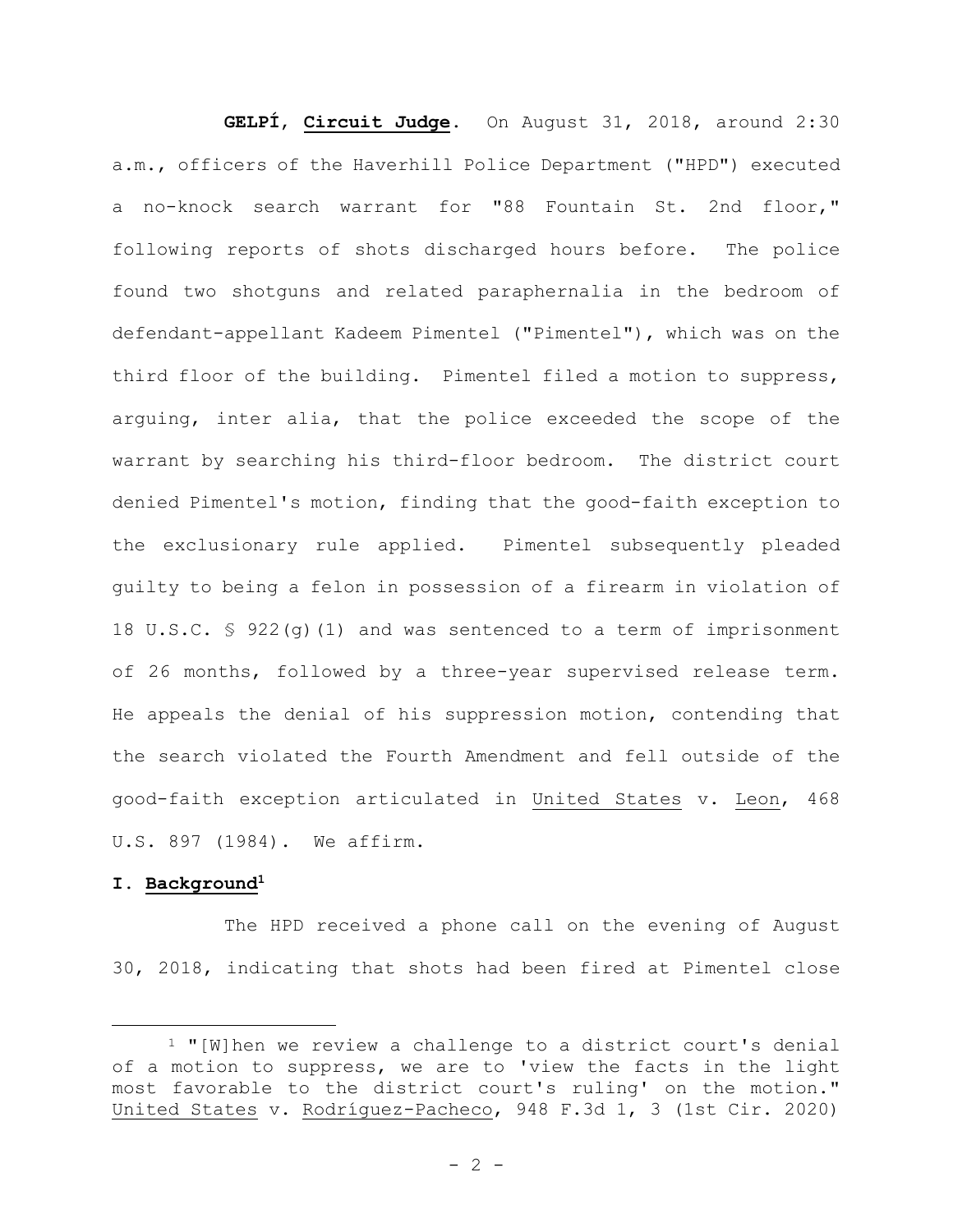to 88 Fountain Street. Pimentel reported to the police arriving at the scene that, while he was sitting in a truck, a man in a passing car shot him. Pimentel had bloody bruises on his right thigh and the right leg of his shorts was shredded. While he received medical treatment, however, a neighbor approached the officers and provided a video of the incident indicating that the gunshot was in fact fired from the same truck in which Pimentel had been sitting. Confronted about the video, Pimentel revised his original account and claimed instead that he had been shot through the front side window by another passenger of the truck. The police subsequently questioned the owner of the truck, who stated that Pimentel himself had fired the shot and that he regularly carried a long gun in his waistband. The officers also noted that Pimentel's injuries were consistent with a downward shot fired from his waist. Based on the truck owner's description, the police also determined that the weapon was likely a sawed-off shotgun.

That evening, an HPD officer applied for and received a no-knock search warrant for 88 Fountain Street to look for shotguns and related property, including "any items that pertain to firearms

<sup>(</sup>quoting United States v. Camacho, 661 F.3d 718, 723 (1st Cir. 2011)). Therefore, we have "narrate[d] the facts based upon the district court order and any other reliable evidence in the motion to suppress record." United States v. Manubolu, 13 F.4th 57, 60 n.1 (1st Cir. 2021). Here, the parties appear to agree on the relevant facts, but dispute their legal implications.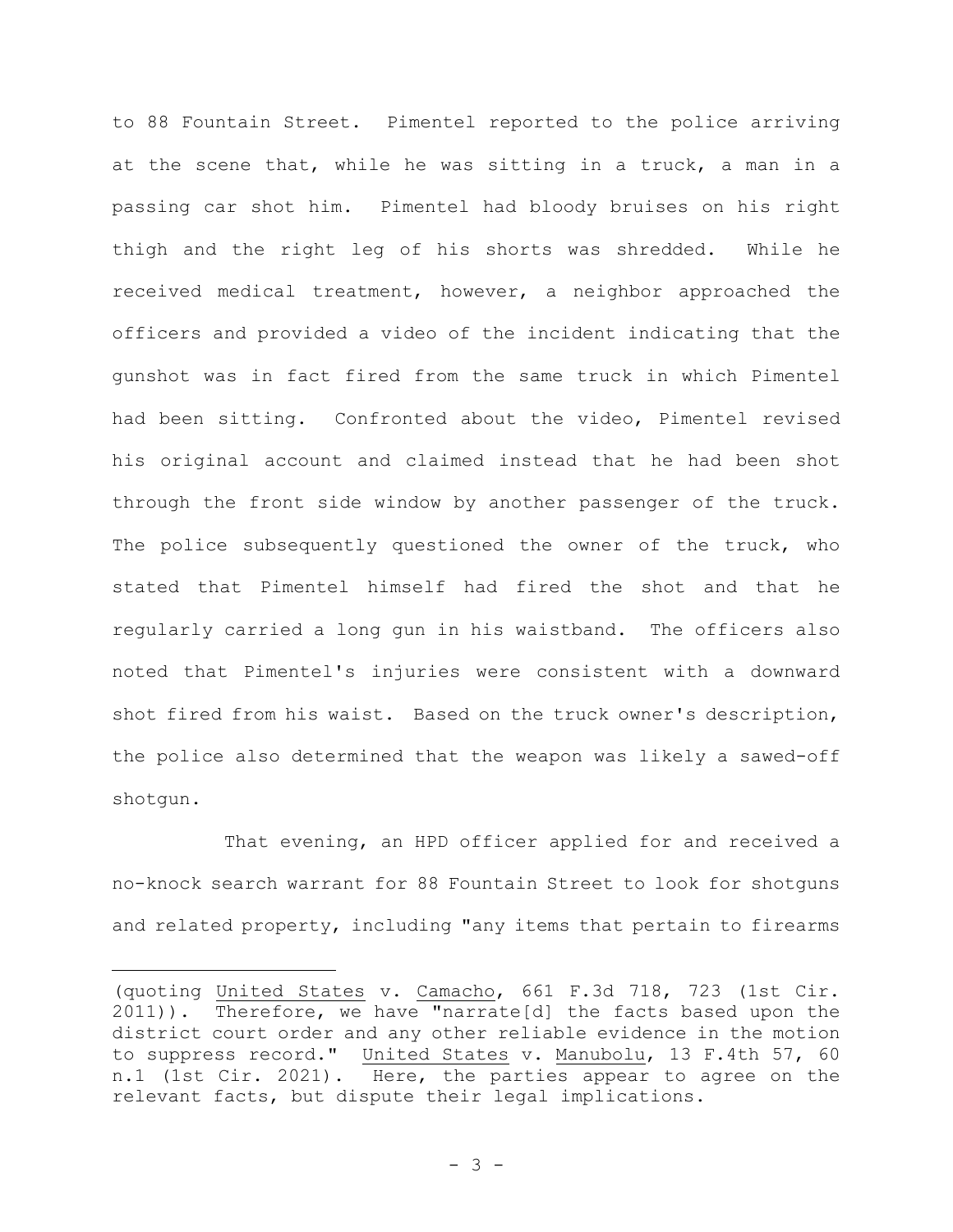and proof of residency." Regarding the person, place, or location to be searched, the warrant specified that "88 Fountain St. 2nd floor is a 3 story, multi-unit building, with a basement, numbered 88 on the left side of the front deck . . . which is occupied by and/or in possession of Kadeem Dashawn Pimentel, Maya Garrow [Pimentel's girlfriend], Diana Pimentel [Pimentel's aunt], and Phebe Pimentel [Pimentel's grandmother]." The notation "2nd floor" was not included in the original warrant application; rather, it was added in handwriting at the request of the issuing judge's clerk, who had sought clarification regarding where in the building Pimentel lived. This notation was based on HPD records of Pimentel's residence based on prior police encounters with him. The affidavit supporting the warrant application similarly stated that Pimentel lived on the second floor and specified that the HPD requested a warrant for "88 Fountain St, 2nd floor." The approved warrant also authorized a search for property "on the person or in the possession of . . . Kadeem Dashawn Pimentel, Maya Garrow, Diana Pimentel, and Phebe Pimentel."

88 Fountain Street is a three-story building that is jointly owned by Pimentel's grandfather and great-uncle. For most of his life, Pimentel had lived at 88 Fountain Street. Shortly prior to the search, he moved from the second floor of the building to the third floor, where his aunt Diana and her boyfriend also resided. At the time of the search, Pimentel's great-uncle resided

- 4 -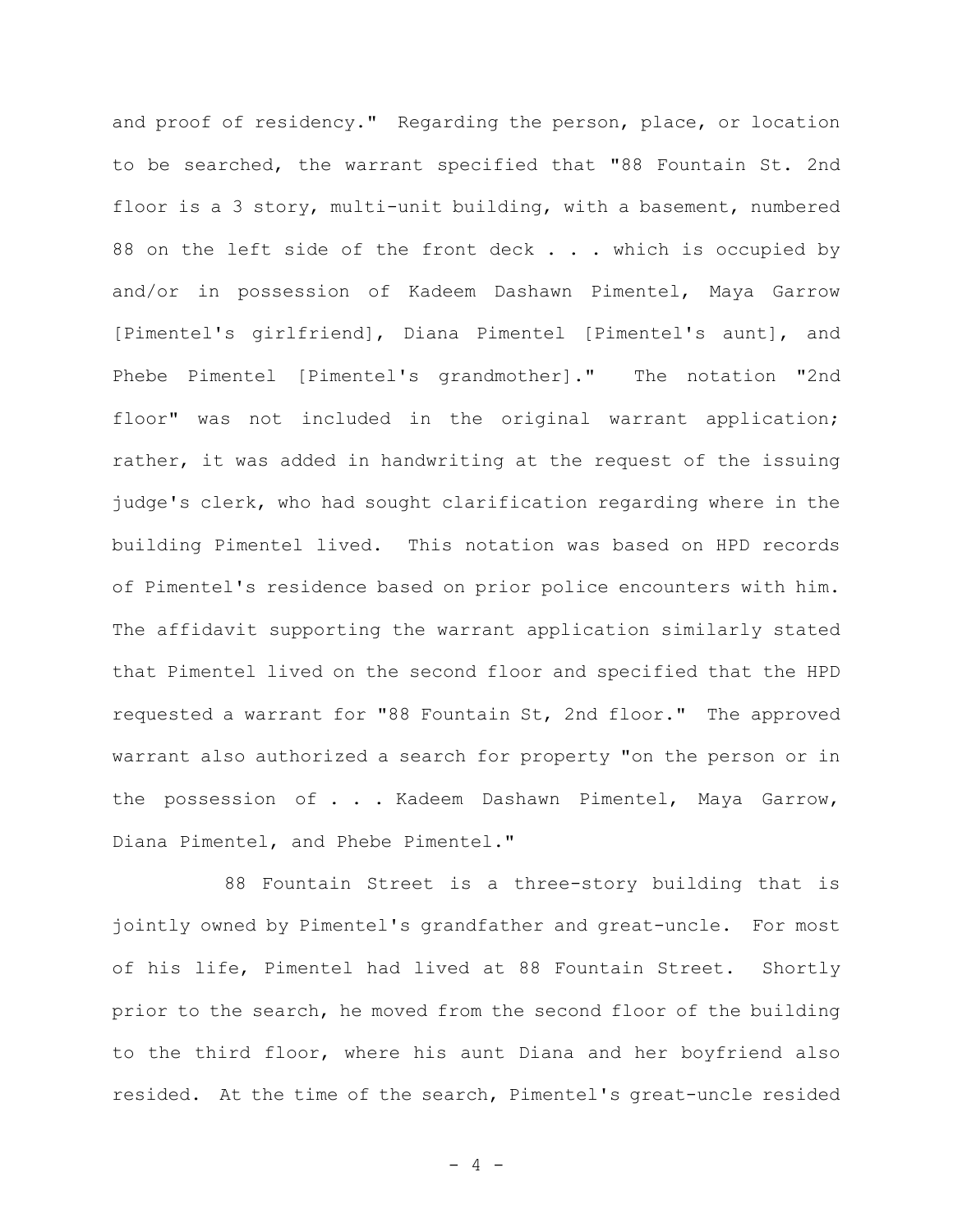on the first floor, while other members of Pimentel's family, including Pimentel's mother and grandmother, resided on the second floor. Each floor receives its own utility bill and is equipped with a separate living space, accessible through a door with a lock, located off a common hallway or stairwell. At some point in the past, the Pimentels had rented out the third floor to a different family who attended their church. A common staircase at the back of the building also connects the floors via rear doors, which are not always kept locked. The exterior of the building has three doorbells and mailboxes corresponding to the three floors of the building, although Diana Pimentel's name remained listed on the second-floor mailbox despite her residence on the third floor.

Around 2:30 a.m. on August 31, approximately ten HPD officers executed the search warrant, breaching both the front door of the building and the locked entrance door of the second floor. The officers secured the residents of the second floor, apart from Pimentel's bedridden great-grandmother, in the secondfloor living room. Subsequently, an HPD officer entered the back stairwell of the building through an open door in the second-floor kitchen. The officer encountered Pimentel halfway between the second and third floors, heading downstairs. Pimentel informed the officer that his girlfriend, Garrow, was also upstairs. The officer then directed Pimentel to join the others in the secondfloor living room. HPD officers proceeded to enter the third floor

- 5 -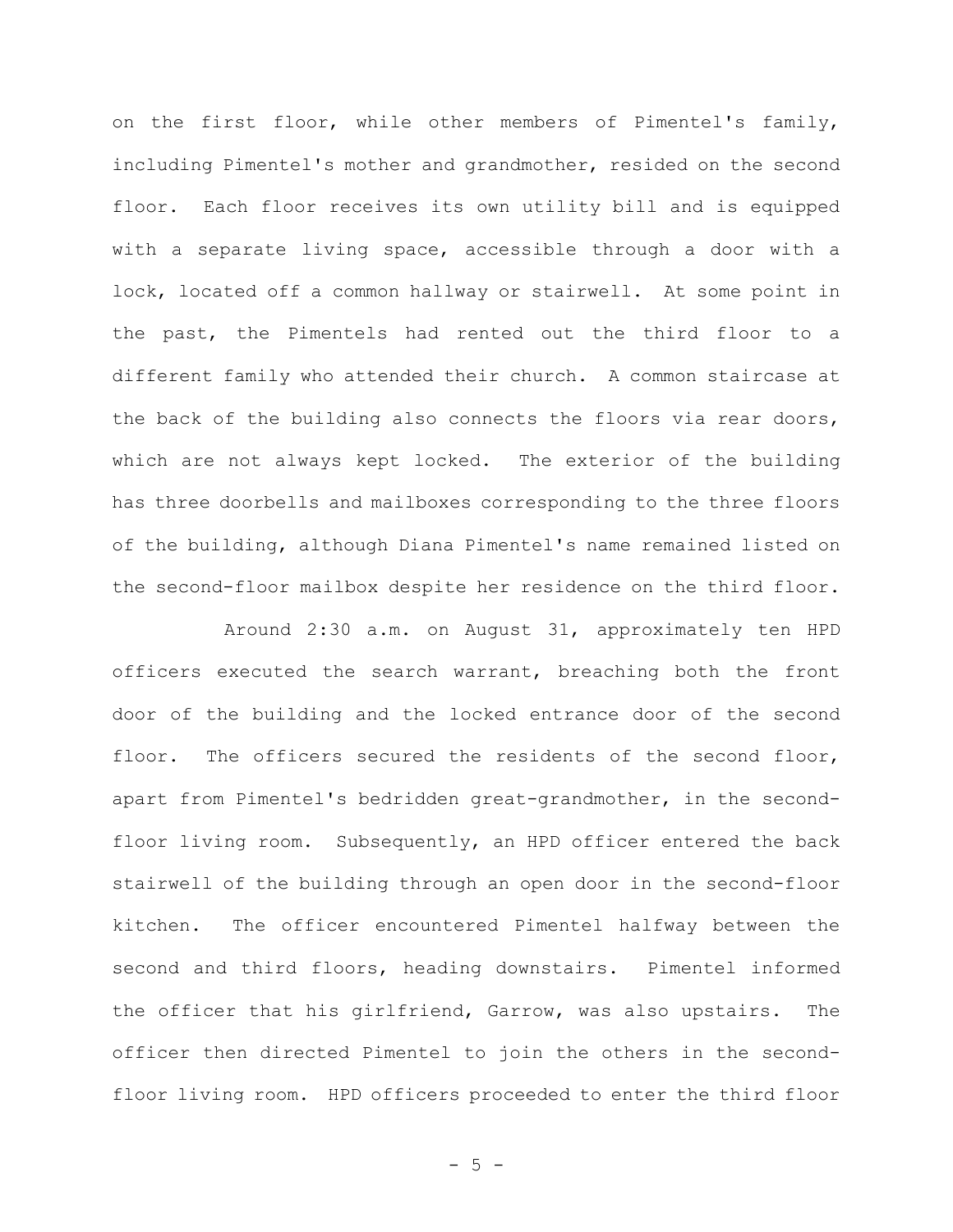and brought Garrow and two other residents (Diana Pimentel and her boyfriend) to the second floor. After being advised of his Miranda rights, Pimentel acknowledged that he had two shotguns in his bedroom, which the officers understood to be on the third floor based on the stairwell encounter with him and Garrow's presence there. Subsequently, officers searched the third floor and recovered two shotguns and related paraphernalia from Pimentel's bedroom. None of the residents of the third floor had a firearms license, and none consented to a search of the third floor.

Pimentel was subsequently indicted in federal court for being a felon in possession of firearms in violation of 18 U.S.C. § 922(g)(1). Thereupon, he moved to suppress the items seized in the third-floor search, arguing that the search warrant had authorized only a search of the unit's second floor, and that the officers had violated the Fourth Amendment by searching the third floor.2 Pimentel did not dispute that the police had established probable cause, or otherwise assert that the warrant was facially deficient.

The district court denied the motion. It agreed with Pimentel's argument that the second- and third-floor apartments were distinct units, but nevertheless found that the officers acted in good faith in searching the third-floor bedroom, relying on the

<sup>2</sup> Pimentel also sought suppression of incriminating statements he made under questioning. This issue is not before us on appeal.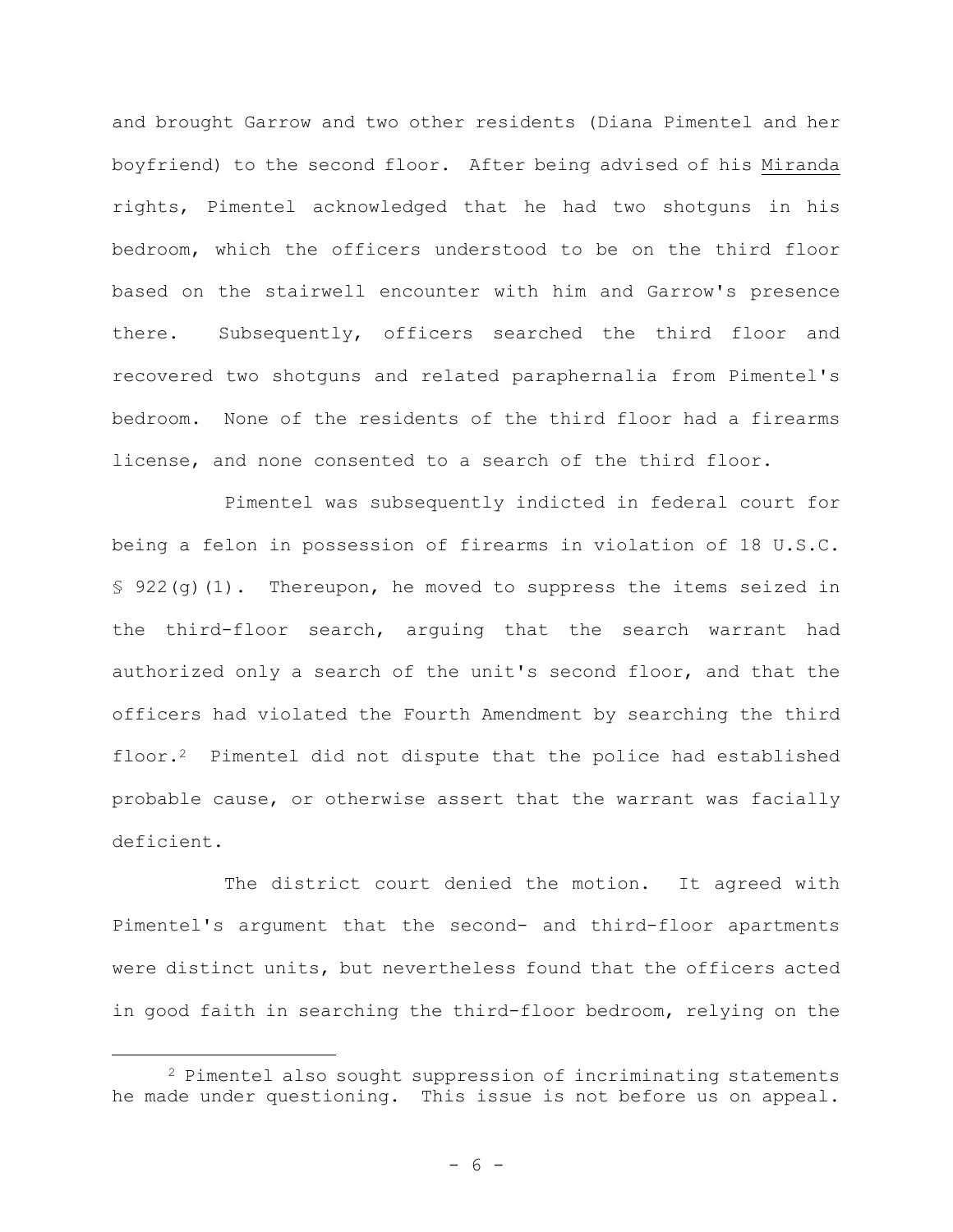reasoning of this court in United States v. Woodbury, 511 F.3d 93 (1st Cir. 2007). In so finding, the court bypassed what it called the "complex issue" of whether the warrant exclusively authorized a search of the second floor. Rather, it determined that, even if the warrant was so limited, the officers nevertheless acted in a good-faith belief that the same authorized them to search Pimentel's third-floor bedroom.

#### **II. Discussion**

On appeal, Pimentel challenges the denial of his suppression motion, arguing that the third-floor search was unauthorized by the warrant and that the good-faith exception to the exclusionary rule is inapplicable. Upon close examination, we hold otherwise. On the record before us, the context in which the search was conducted -- combined with the textual ambiguity present on the face of the warrant -- is sufficient to conclude that the search was carried out in good faith within the purview of Leon.

### **A. Standard of Review**

When reviewing a district court's denial of a motion to suppress, we assess factual findings for clear error and evaluate legal issues de novo. United States v. Tiru-Plaza, 766 F.3d 111, 114–15 (1st Cir. 2014). "In assessing these legal conclusions, however, we also give appropriate weight to the inferences drawn by the district court and the on-scene officers, recognizing that they possess the advantage of immediacy and familiarity with the

- 7 -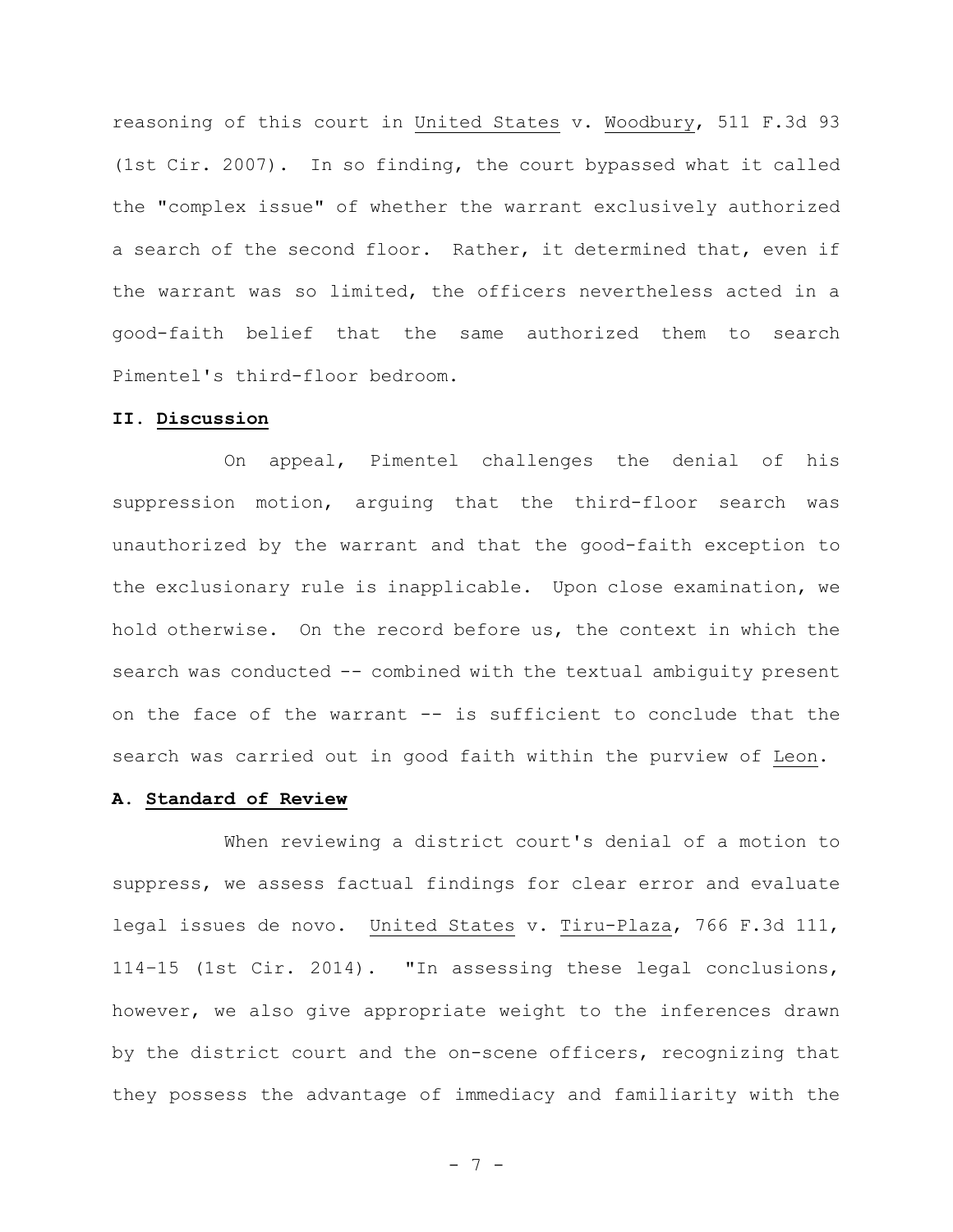witnesses and events." Id. at 115. Moreover, "we will uphold a district court's decision to deny a suppression motion provided that any reasonable view of the evidence supports the decision." United States v. Ferreras, 192 F.3d 5, 10 (1st Cir. 1999) (citing United States v. García, 983 F.2d 1160, 1167 (1st Cir. 1993)).

#### **B. The Good-Faith Exception**

The Fourth Amendment's prohibition of "unreasonable searches and seizures" protects against unwarranted government intrusions into one's person and property. U.S. Const. amend. IV. The exclusionary rule provides that evidence seized in violation of the Fourth Amendment is ordinarily remedied by suppression. See United States v. Brunette, 256 F.3d 14, 19 (1st Cir. 2001). However, because suppression can impose a significant social burden, the exclusionary rule is not ironclad. Leon, 468 U.S. at 907. Instead, courts must consider "the flagrancy of the police misconduct at issue" in deciding whether the exclusionary rule applies. Id. at 911. "For exclusion to be appropriate, the deterrence benefits of suppression must outweigh its heavy costs." Davis v. United States, 564 U.S. 229, 237 (2011). As the Supreme Court has made clear in a line of cases beginning with Leon, this cost-benefit analysis is not satisfied when an officer acts in "objective good faith" such that any "marginal or nonexistent benefits produced by suppressing evidence . . . cannot justify the substantial costs of exclusion." Leon, 468 U.S. at 920, 922.

- 8 -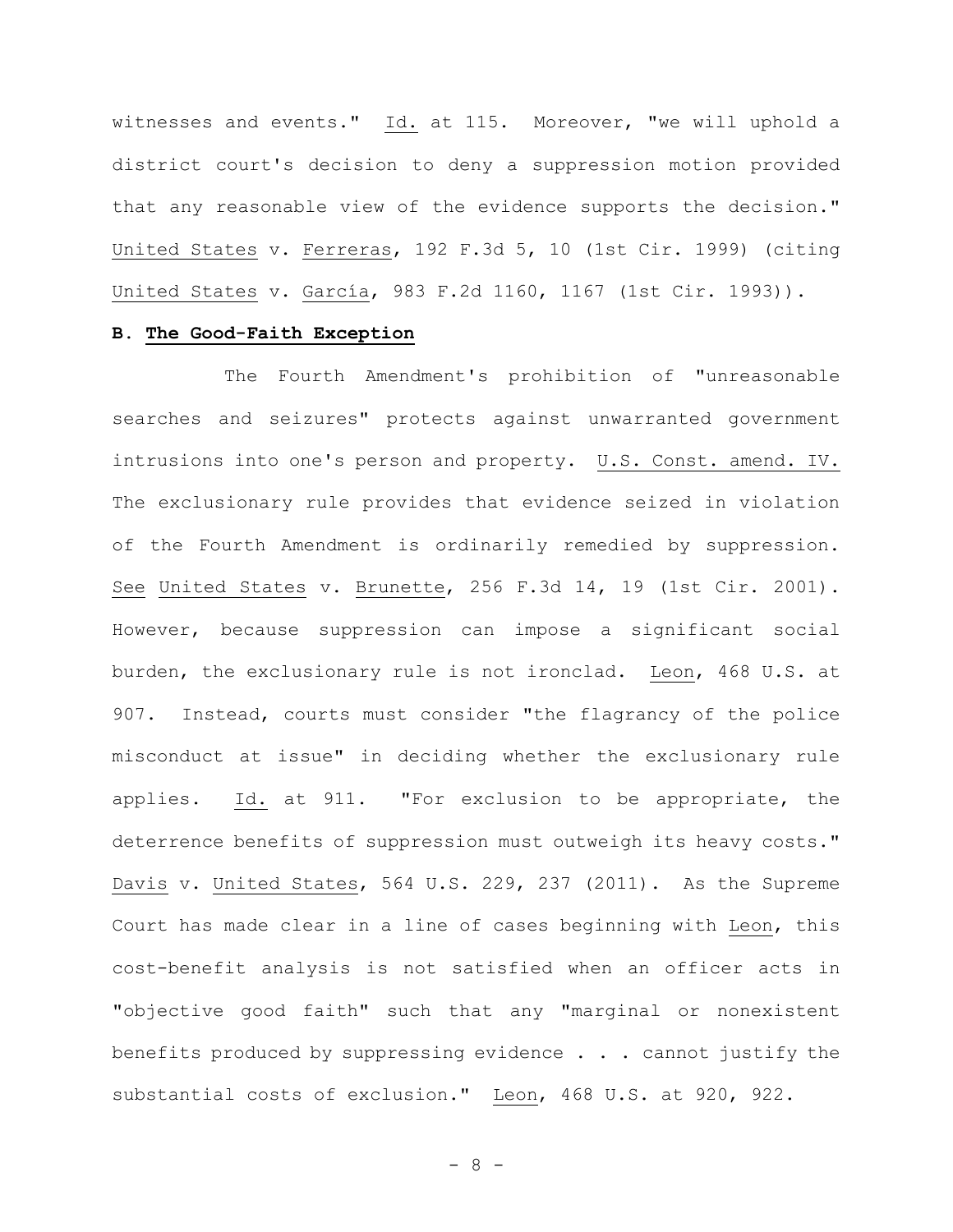As a threshold matter, the parties dispute whether the Leon good-faith exception applies to an allegation that the execution of a search warrant exceeded the warrant's scope. In questioning Leon's applicability, Pimentel relies in part on a footnote in Leon in which the Court noted that its "discussion of the deterrent effect of excluding evidence obtained in reasonable reliance on a subsequently invalidated warrant assumes, of course, that the officers properly executed the warrant . . . . " Id. at 918 n.19. But subsequent caselaw makes clear that the good-faith exception also applies "across a range of cases," including where the alleged error derives from the police rather than the warrant's issuing magistrate. Davis, 564 U.S. at 238; see also Herring v. United States, 555 U.S. 135, 147 (2009) (holding that the goodfaith exception may apply "when police mistakes are the result of negligence . . . rather than systemic error or reckless disregard of constitutional requirements").

Accordingly, Pimentel's claim that the HPD exceeded the scope of the search warrant does not itself foreclose the application of the good-faith exception. See, e.g., Maryland v. Garrison, 480 U.S. 79, 86 (1987) (applying the good-faith exception to "a search that turned out to be ambiguous in scope"); see also Rawlings v. Kentucky, 448 U.S. 98, 110 (1980) ("[W]hile the officer's belief about the scope of the warrant they obtained may well have been erroneous . . . the conduct of the police here does

- 9 -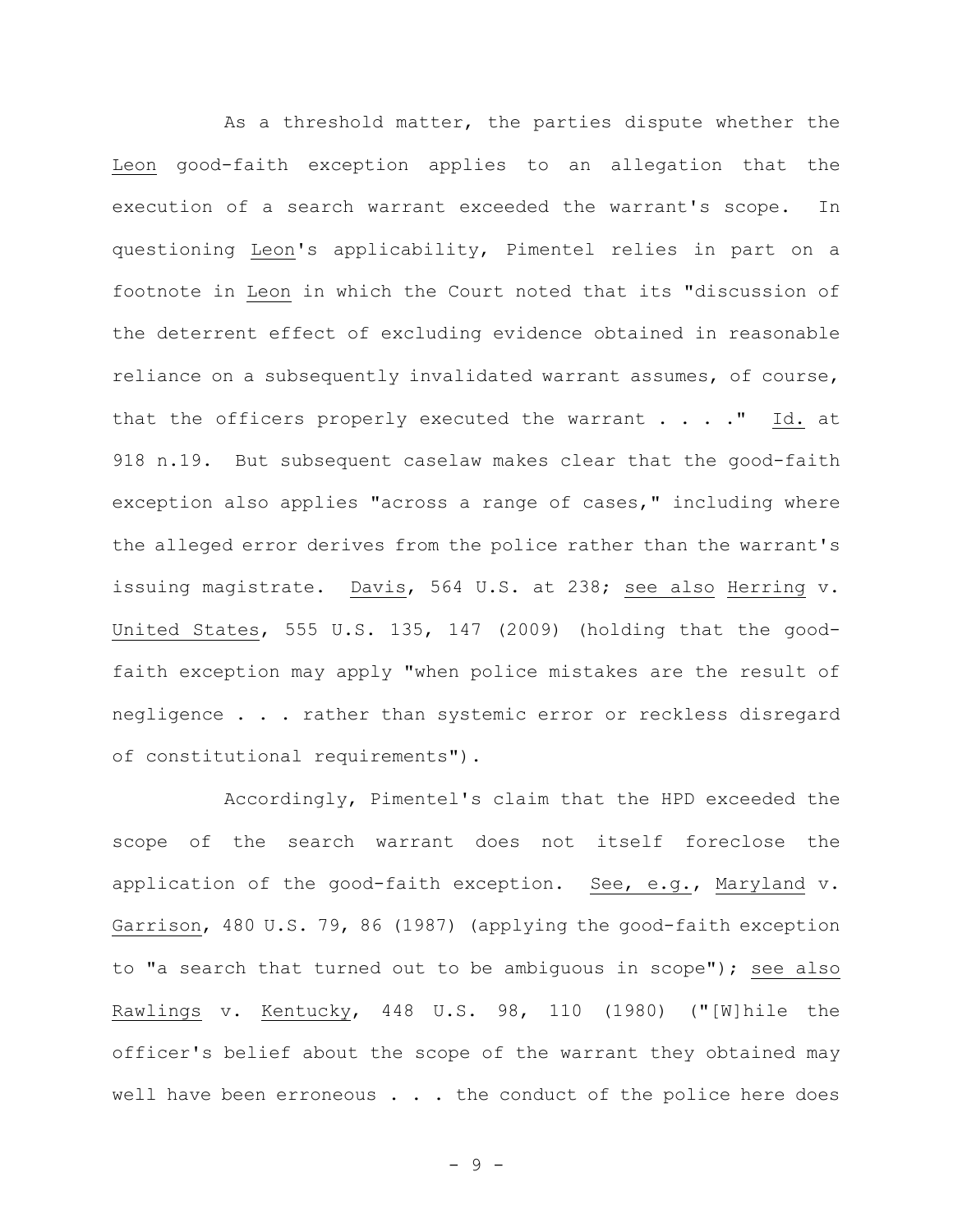not rise to the level of conscious or flagrant misconduct requiring prophylactic exclusion of petitioner's statements."); United States v. Grisanti, 943 F.3d 1044, 1051 (7th Cir. 2019) (relying on Rawlings to conclude that the good-faith exception applied where "the agents did not unreasonably exceed the scope of the warrant").<sup>3</sup>

In questioning the applicability of Leon, Pimentel also points to cases in which courts have declined to apply the exception to searches that went beyond the scope of a warrant. To this end, Pimentel highlights dicta in United States v. Fuccillo, 808 F.2d 173 (1st Cir. 1986), where we stated that "[t]he good faith exception [] will not be applied unless the officers executing search warrants, at the very minimum, act within the scope of the warrants and abide by their terms." Id. at 177. However, the good-faith exception did not apply in Fuccillo because the facts did not support a finding of good faith, not because it

<sup>&</sup>lt;sup>3</sup> Pimentel attempts to distinguish Rawlings on the ground that the case specifically addressed the exclusion of statements that the defendant had made following an allegedly illegal detention, rather than suppression of evidence seized as the fruit of an improperly executed warrant. Rawlings, 448 U.S. at 109–10. However, the officers' belief about the scope of the warrant directly related to the propriety of the detention, and the Court saw fit to emphasize that the officers' possible error in this regard was not, under the circumstances, sufficiently grave to mandate exclusion of the incriminating statements. We thus agree with the Seventh Circuit that Rawlings provides persuasive authority for the analogous inquiry into whether evidence should be suppressed when seized pursuant to an alleged scope violation.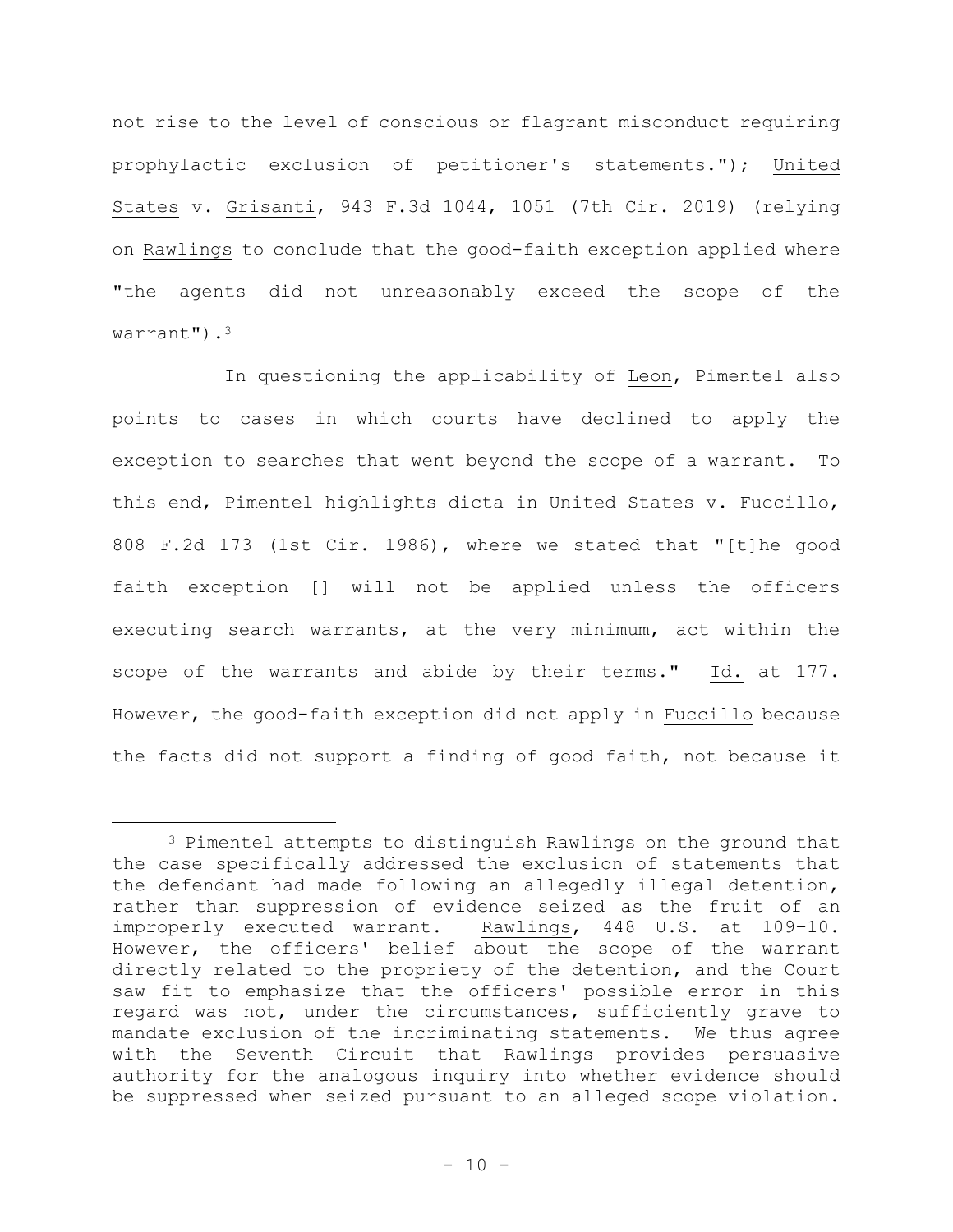would have been categorically impermissible to apply the exception to a warrant's execution. Crucially, the warrant in Fuccillo was unambiguous in its scope, and there was no question that the officers' conduct went well beyond what had been authorized. Id. at 177–78 (noting that "agents seized, in addition to the authorized cartons of *women's* clothing, racks of clothing, empty boxes, and, most disturbingly, two racks of *men's* clothing"). Fuccillo shows that searches clearly exceeding the scope of an unambiguous warrant cannot be saved by the good-faith exception. It does not indicate, however, that defendants can make an endrun around Leon simply by alleging a scope violation or another defect in a warrant's execution.

The upshot is that when we have found that an improperly executed warrant fails to satisfy the good-faith exception, we have done so only "[i]n view of the facts before us  $\ldots$  ..." Id. at 178. We have not bypassed the inquiry into good faith altogether. See id. at 177 ("Applying [Leon's] principles to the searches and seizures at [issue] . . . it is clear to us that the agents executing the warrants did not act in good faith as that term was explained in Leon."). $4$  As the good-faith exception only

<sup>4</sup> Pimentel also relies on two Tenth Circuit cases, United States v. Angelos, 433 F.3d 738 (10th Cir. 2006) and United States v. Medlin, 798 F.2d 407 (10th Cir. 1986), which suggest that Leon does not apply to an improperly executed warrant. However, neither case involved a situation similar to the one before us, where there was an ambiguity on the face of the warrant such that the officers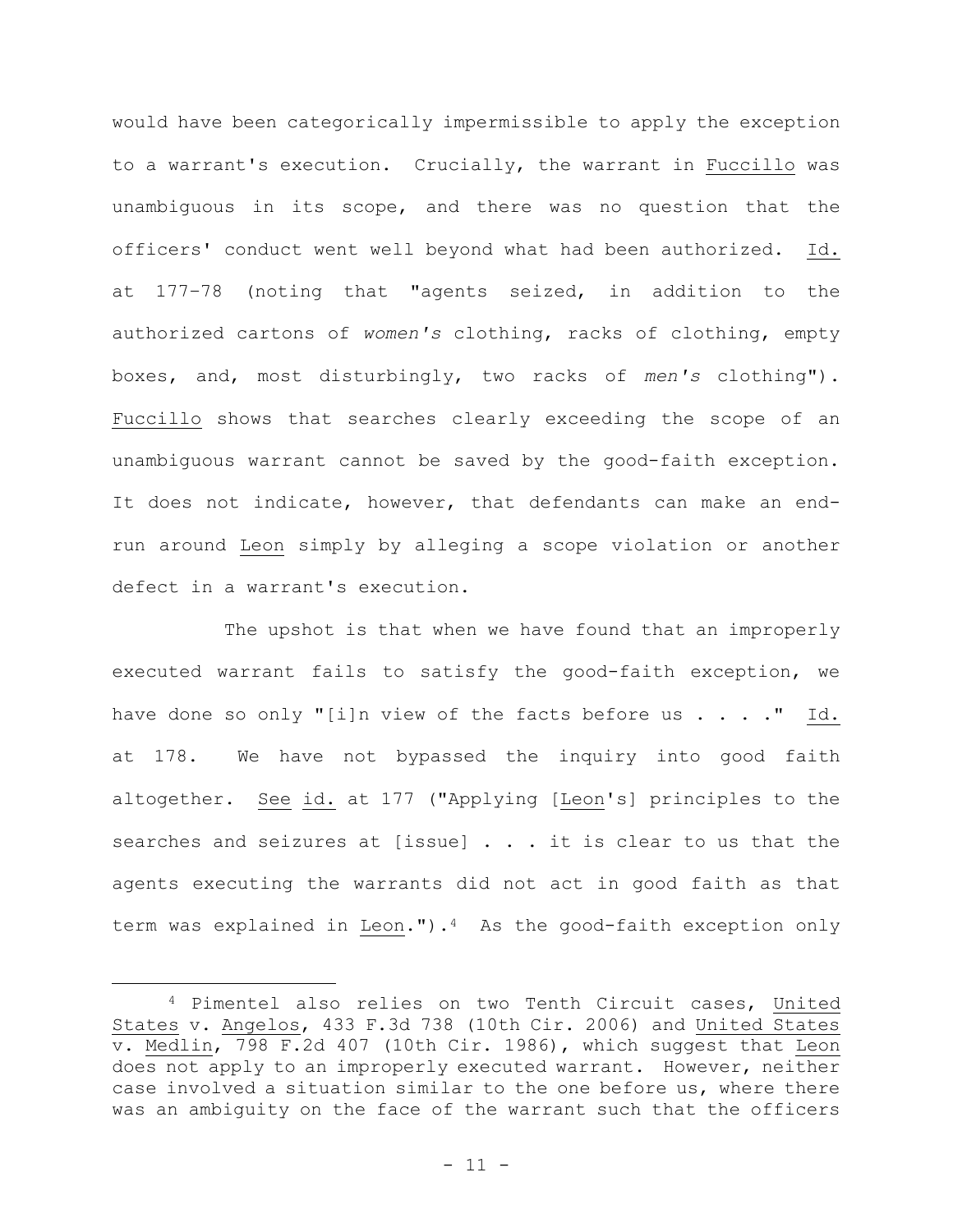saves searches "that it was reasonable to believe were covered by the warrant," Leon, 468 U.S. at 918 n.19, our inquiry here turns on whether the HPD officers' belief that the search warrant covered the third floor was objectively reasonable under the circumstances.

# **C. The Third-Floor Search**

"Whether a search exceeds the scope of a search warrant is an issue we determine through an objective assessment of the circumstances surrounding the issuance of the warrant, the contents of the search warrant, and the circumstances of the search." United States v. Hitchcock, 286 F.3d 1064, 1071 (9th Cir.), amended on other grounds, 298 F.3d 1021 (9th Cir. 2002). Determinations of good faith similarly do not follow a bright-line test, but are made "when government agents rely on a warrant in objective good faith and in the interest of justice suppression is generally inappropriate." United States v. Woodbury, 511 F.3d 93,

might have reasonably believed they were following the warrant's terms. See Angelos, 433 F.3d at 746 (finding that the warrant was "without ambiguity" and that, accordingly, "the agents executing the warrant . . . reasonably should have noticed its limited scope" and "cannot be said to have acted reasonably"); Medlin, 798 F.2d at 411 (acknowledging that the government's seizures went beyond the clear scope of the warrant but remanding to assess whether the seizures were lawful under the plain view doctrine, and if not, whether any misconduct was so "flagrant" as to justify suppression of all the evidence). These cases demonstrate that the Leon exception will not apply when -- on the facts of the case -- officers clearly or unreasonably exceed the scope of a warrant. However, they do not show that Leon is categorically inapplicable whenever the propriety of a warrant's execution is disputed.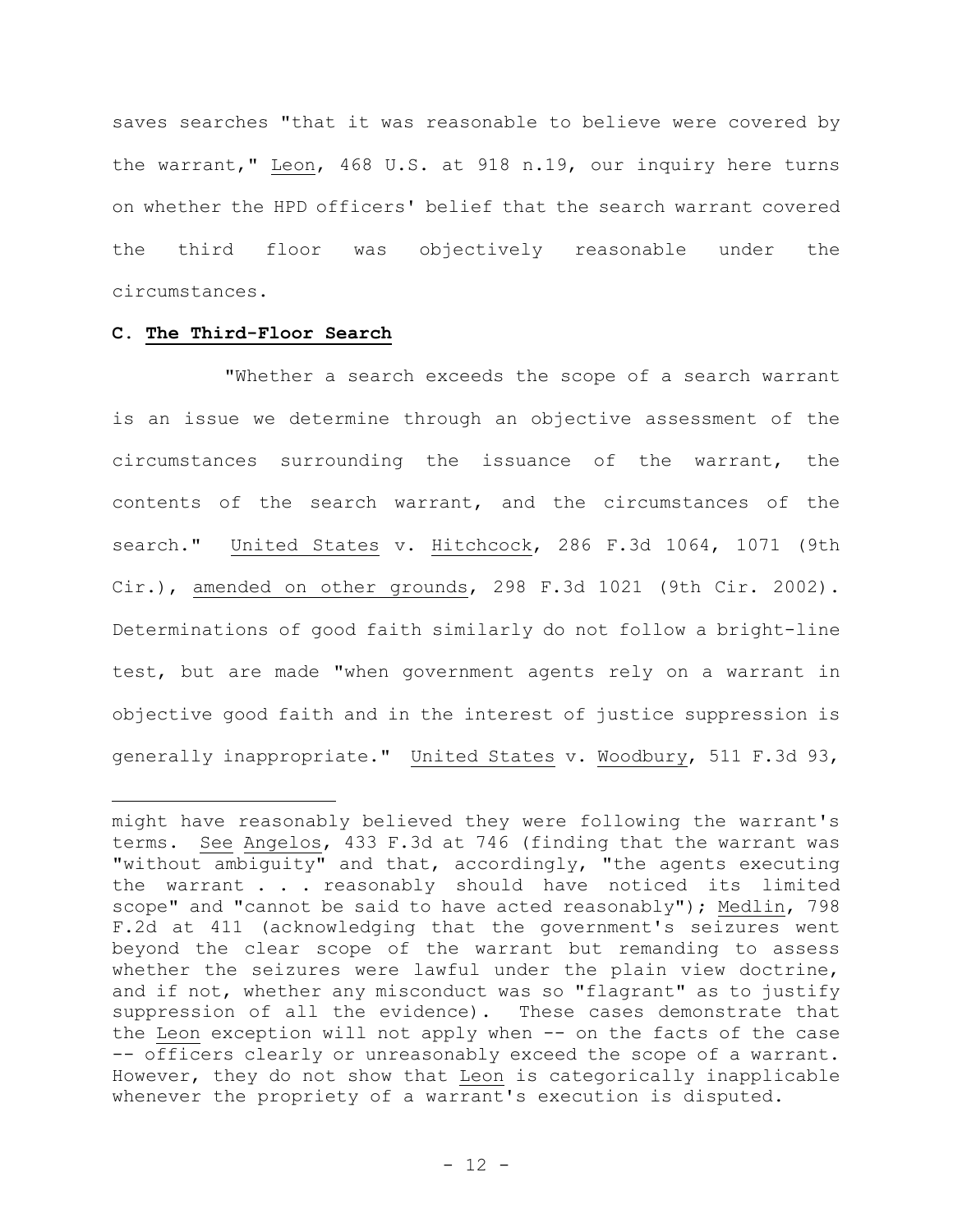99 (1st Cir. 2007). Upon close examination of the language of the warrant and the overall circumstances of the search, we hold that the HPD officers reasonably believed that the warrant authorized them to search the third floor, and thus the Leon good-faith exception applies.<sup>5</sup>

The government argues on appeal that the language of the warrant itself, coupled with the discoveries made by the officers on the scene, generated a degree of ambiguity in the warrant's scope. The warrant described the place to be searched as follows: "88 Fountain St. 2nd floor is a 3 story, multi-unit building, with a basement, numbered 88 on the left side of the front deck. The building is colored white with white trim and red shutters and a red [] asphalt roof." The following line of the warrant, in reference to the place to be searched, added the phrase "which is occupied by and/or in possession of" Pimentel, his girlfriend, his aunt, and his grandmother. Separately, the warrant specified that the property to be searched includes "any items that pertain to firearms and proof of residency," without referencing the second

<sup>&</sup>lt;sup>5</sup> We do not base this conclusion, as the government suggests, on the district court's finding that "the officers made a reasonable mistake in seeking a warrant that authorized a search of the second floor." The parties do not dispute the validity of the warrant itself, and the Fourth Amendment's particularization and probable cause requirements are not at issue in this case. As such, the HPD officers' reasonable -- if ultimately incorrect -belief that Pimentel lived on the second floor does not bear on the propriety of their decision to search the third floor.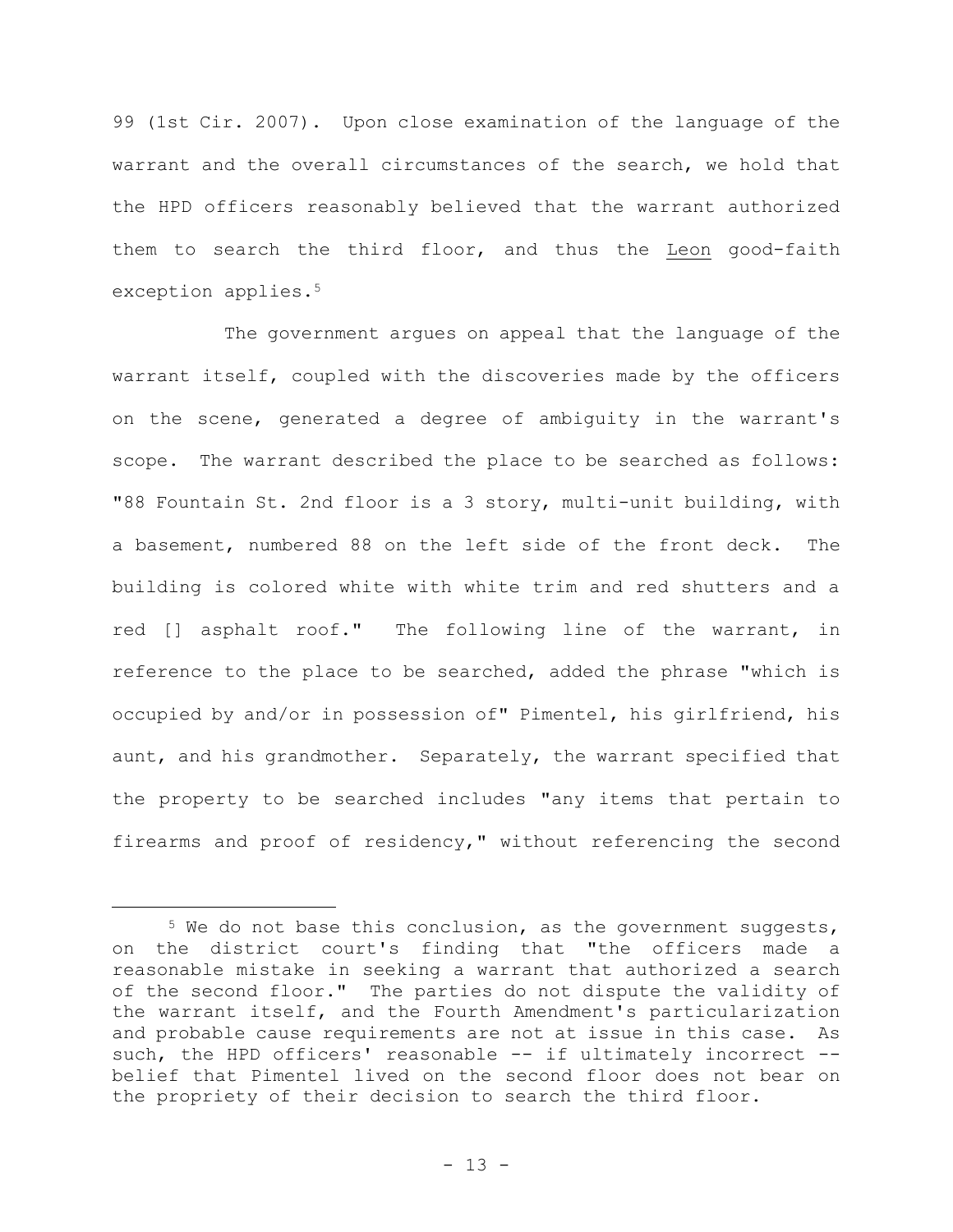floor, and similarly authorized a search for property "on the person or in the possession of" Pimentel and the three other individuals identified above.

Pimentel argues that the phrase "which is occupied by . . . " must be read only to modify the phrase "88 Fountain St. 2nd floor," which he views as the sole location that the warrant authorized searching. The government instead suggests that the "which is occupied by" clause could reasonably be read more broadly, i.e., to permit a search of Pimentel's residence within the building even after such residence was discovered to be on the third floor. To support this reading, the government cites to the focus -- both elsewhere in the warrant and in the supporting affidavit -- on Pimentel himself and his suspected possession of a firearm.

The warrant here is not an exemplar of grammatical precision, and no reading of it is free from ambiguity. However, we are mindful that we do not subject warrants to the same exacting standard of textual rigor as we might demand in matters of statutory interpretation. Cf. O'Connor v. Oakhurst Dairy, 851 F.3d 69, 70 (1st Cir. 2017) ("For want of a comma, we have this case."). Instead, our caselaw instructs that "there is some breathing room in our analysis, since 'search warrants and affidavits should be considered in a common sense manner, and hypertechnical readings should be avoided.'" United States v.

- 14 -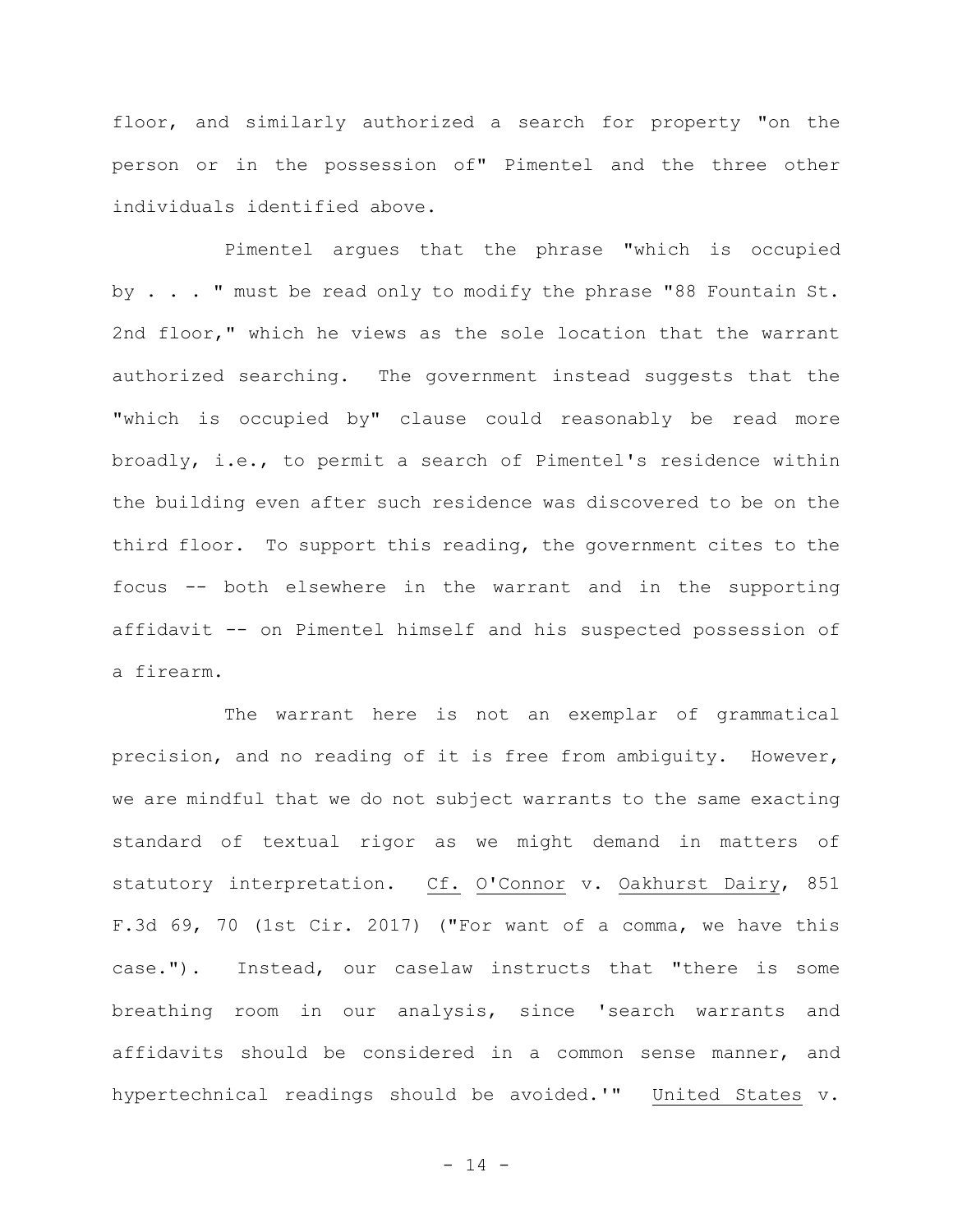Peake, 804 F.3d 81, 87 (1st Cir. 2015) (quoting United States v. Bonner, 808 F.2d 864, 868 (1st Cir. 1986)). Here, a reasonable officer could understand the principal command of the warrant to authorize a search of Pimentel's person and residence within the building. Thus, we believe that the warrant's text, in light of the context in which it was executed, was sufficiently ambiguous to support a finding of good faith.

The HPD officers' conduct and the on-the-scene discoveries they made "in the dangerous and difficult process of . . . executing [the] search warrant[]" also militate in favor of finding good faith. Maryland v. Garrison, 480 U.S. 79, 87 (1987). In their initial sweep of the premises, the officers encountered Pimentel coming down the back stairwell from the thirdfloor apartment, and discovered that Pimentel's girlfriend and aunt were also present in that same unit -- three of the four people enumerated in the warrant's "which is occupied by" clause. Further, by Pimentel's own admission, the officers learned that the shotguns that were the primary object of the warrant were in Pimentel's bedroom, which the officers correctly understood to be on the third floor.It was thus only upon discovering that Pimentel's current bedroom and the whereabouts of the sought-after property were both on the third floor that the officers conducted the search at issue. They did so while searching for dangerous and possibly loaded weapons -- one of which had been discharged

 $- 15 -$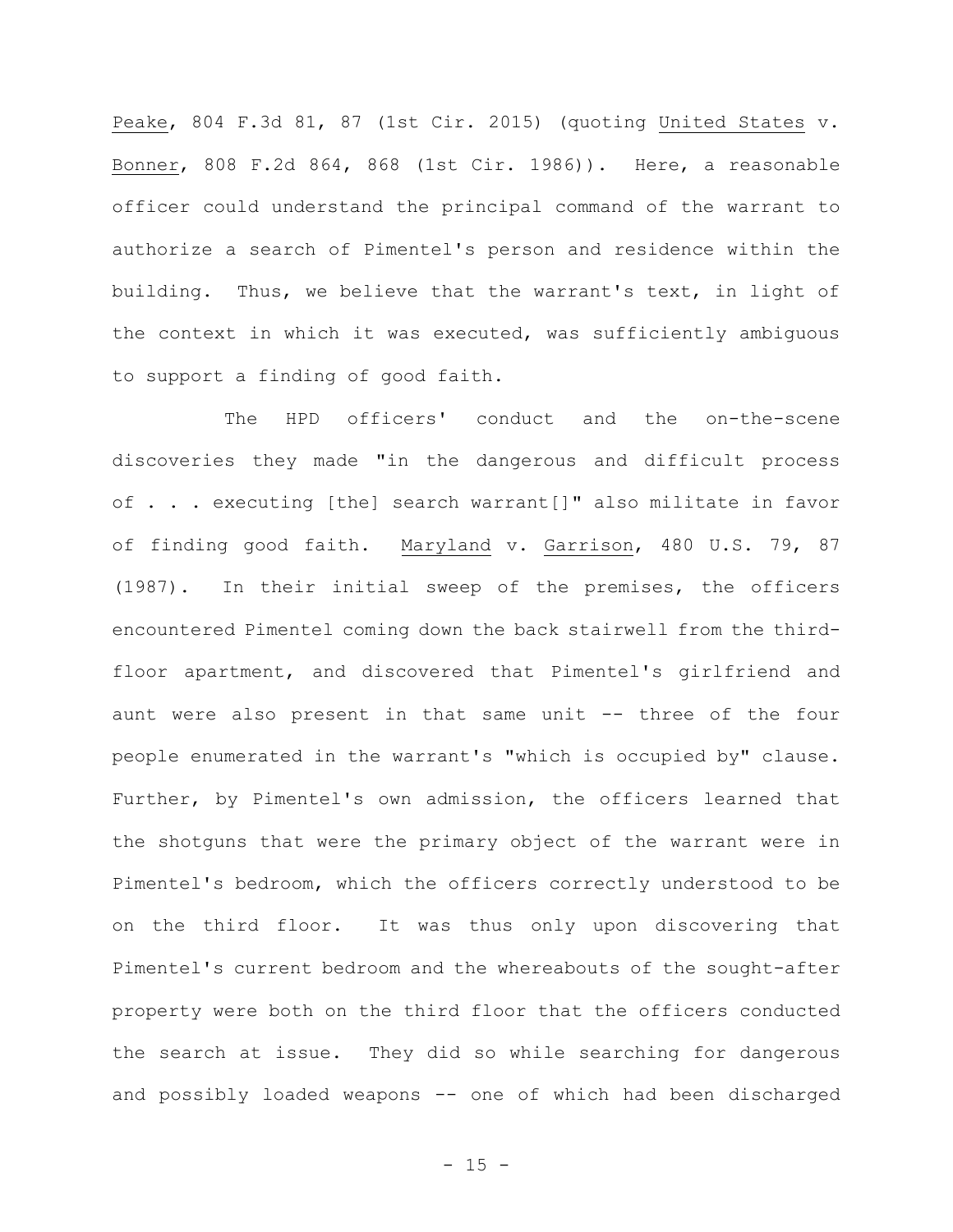only hours previously -- and holding a warrant in hand that spoke of the premises "occupied by and/or in possession of" Pimentel and authorized a search of property "on the person or in the possession of" the same. Under these particular circumstances, we cannot say the HPD's behavior reflects the type of "lawlessness" that "requires application of the extreme sanction of exclusion." Leon, 468 U.S. at 916.<sup>6</sup>

As the district court noted, the instant case in many ways resembles United States v. Woodbury, 511 F.3d 93 (1st Cir. 2007), where we also applied the good-faith exception. In Woodbury, the police received a search warrant specifying the location to be searched as "#7 Leisure Lane Windham, Maine[,] believed to be the bottom floor left apartment." Id. at 95. Upon arriving at the bottom-floor apartment, however, the police were informed by that apartment's occupant that the defendant actually resided in a second-floor unit, and proceeded to search the latter

<sup>6</sup> Other contextual factors point toward the same conclusion. The officers knew that Pimentel had recently resided on the second floor. Using the back staircase that directly connected the second and third floors, they did not have to open any locked doors to access the third-floor unit. Thus, throughout the search, the officers encountered a multigenerational living situation in a family-owned and family-occupied dwelling. To be sure, we find no error in the district court's determination that the third-floor unit constituted a separate apartment from the second-floor unit. But these facts underscore that the officers' search of the third floor was not the sort of "deliberate, reckless, or grossly negligent conduct" that "the exclusionary rule serves to deter." Herring v. United States, 555 U.S. 135, 144 (2009).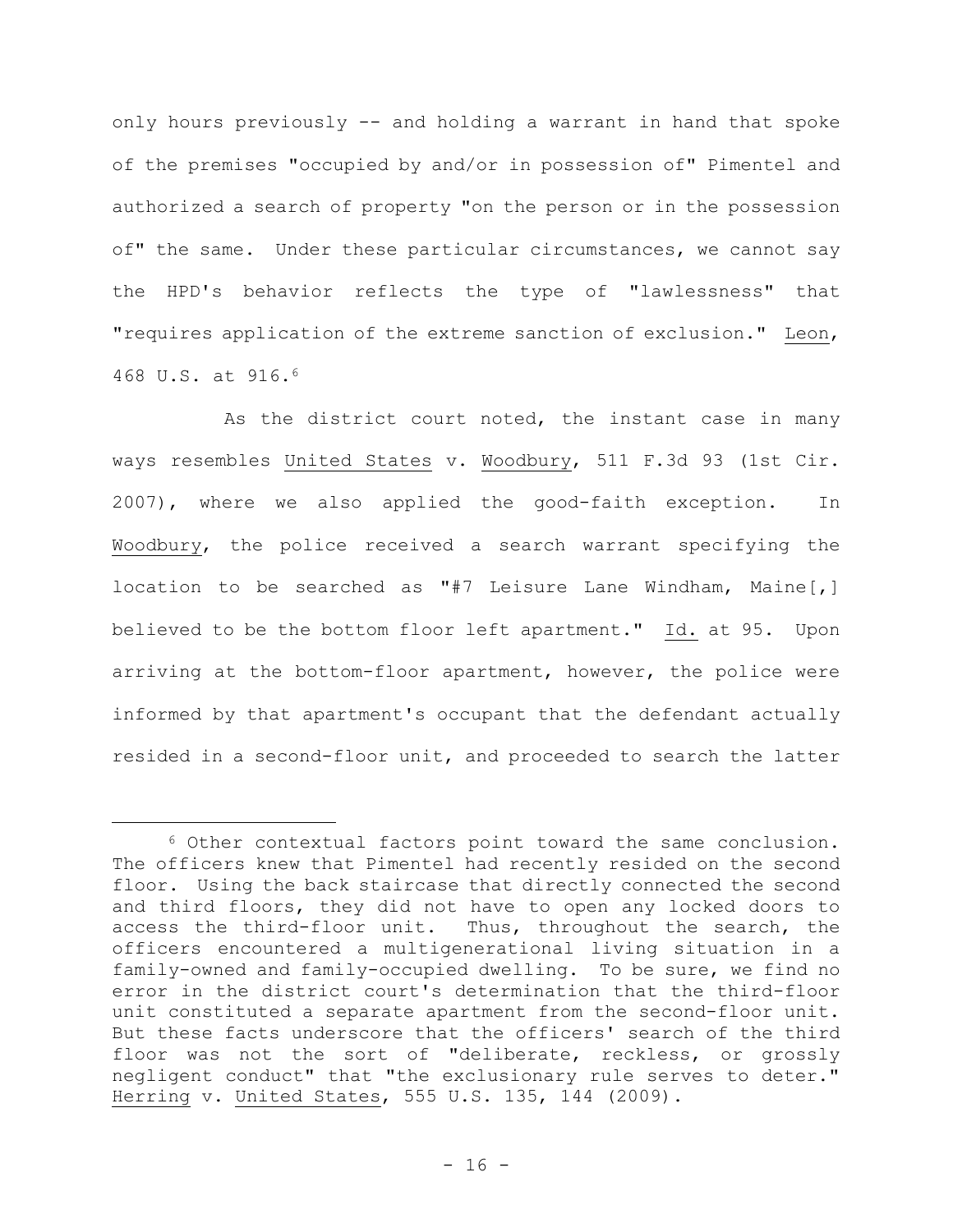apartment. Id. The defendant moved to suppress the evidence recovered in the search, including a firearm and drug paraphernalia, arguing in relevant part that the officers acted outside the scope of the warrant in searching the upstairs apartment. Id. at 96. We upheld the district court's denial of said motion. Despite the warrant's misidentification of the bottom-floor apartment, we emphasized that the police "were able to execute the warrant against their intended target." Id. at 99. In doing so, they "made clear their good faith" by focusing their search on the defendant's apartment, as the warrant had clearly anticipated. Id. at 100.

Here, as in Woodbury, the officers possessed a warrant to search the defendant's apartment, supported by an affidavit that focused on his suspected possession of contraband, but learned on the scene that the warrant had specified a different area of the dwelling. Moreover, in Woodbury, we did not rely on the warrant's "believed to be" qualification in finding the search had been made in good faith. Rather, we stated that it was "plain from the face of the warrant[] that the wrong unit was specified on the warrant." Id. at 98–99. However, despite "listing the wrong unit, the warrant made clear reference to the apartment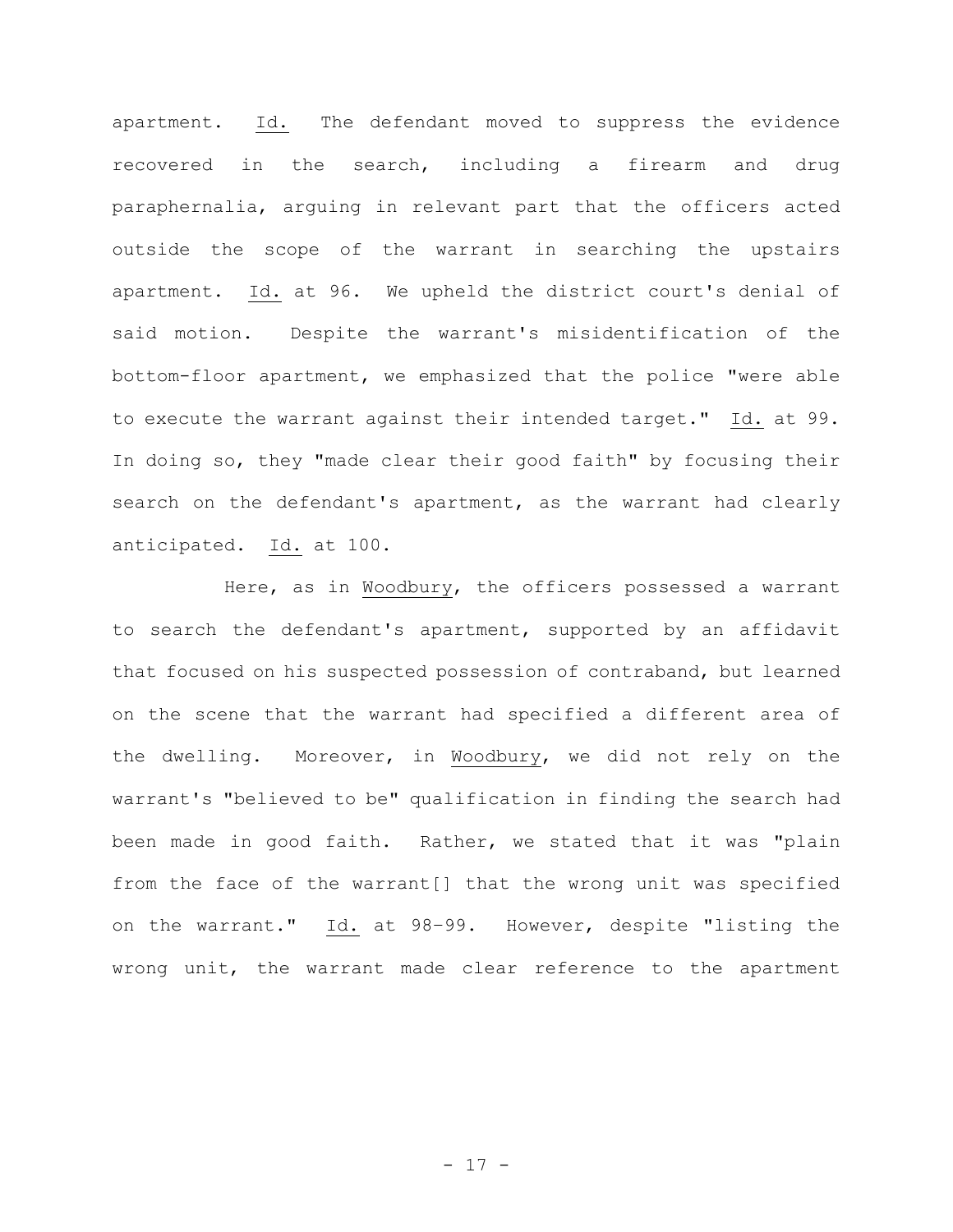occupied by" the defendant. Id. at 100. On the facts of the case, this sufficed for Leon to cover the officers' search. Id.<sup>7</sup>

The same logic applies to the case at bar. While the warrant referenced 88 Fountain Street's second-floor apartment, instead of the third-floor unit to which Pimentel had recently relocated, both the warrant and supporting affidavit identified him by name, and the warrant directed the officers toward the apartment "which is occupied by" him. Indeed, whereas in Woodbury the police learned of the error from an unknown third party, the officers here were able to ascertain from their own encounter with Pimentel both that he resided on the third floor and that the weapons they sought were located there. In searching the thirdfloor unit, the officers acted "consistent with a reasonable effort to ascertain and identify the place intended to be searched." Garrison, 480 U.S. at 88. Given the overall context of this search, and "judge[d] . . . in light of the information available

<sup>7</sup> Caselaw in other circuits regarding searches of misidentified apartments has often pursued a similar line of reasoning. See, e.g., United States v. Owens, 848 F.2d 462, 463, 465 (4th Cir. 1988) (finding good faith where "[t]he affidavit supporting this search warrant set forth facts [indicating that defendant] . . . exercised control over this apartment" and where "[t]he affidavit clearly identified the apartment to be searched as one that was occupied [by defendant]"); United States v. Clement, 747 F.2d 460, 461 (8th Cir. 1984) (declining to "conclude that the inaccurate address in the warrant should operate to invalidate the search" where "the search warrant named the correct street number" and "specifically named [defendant's] residence").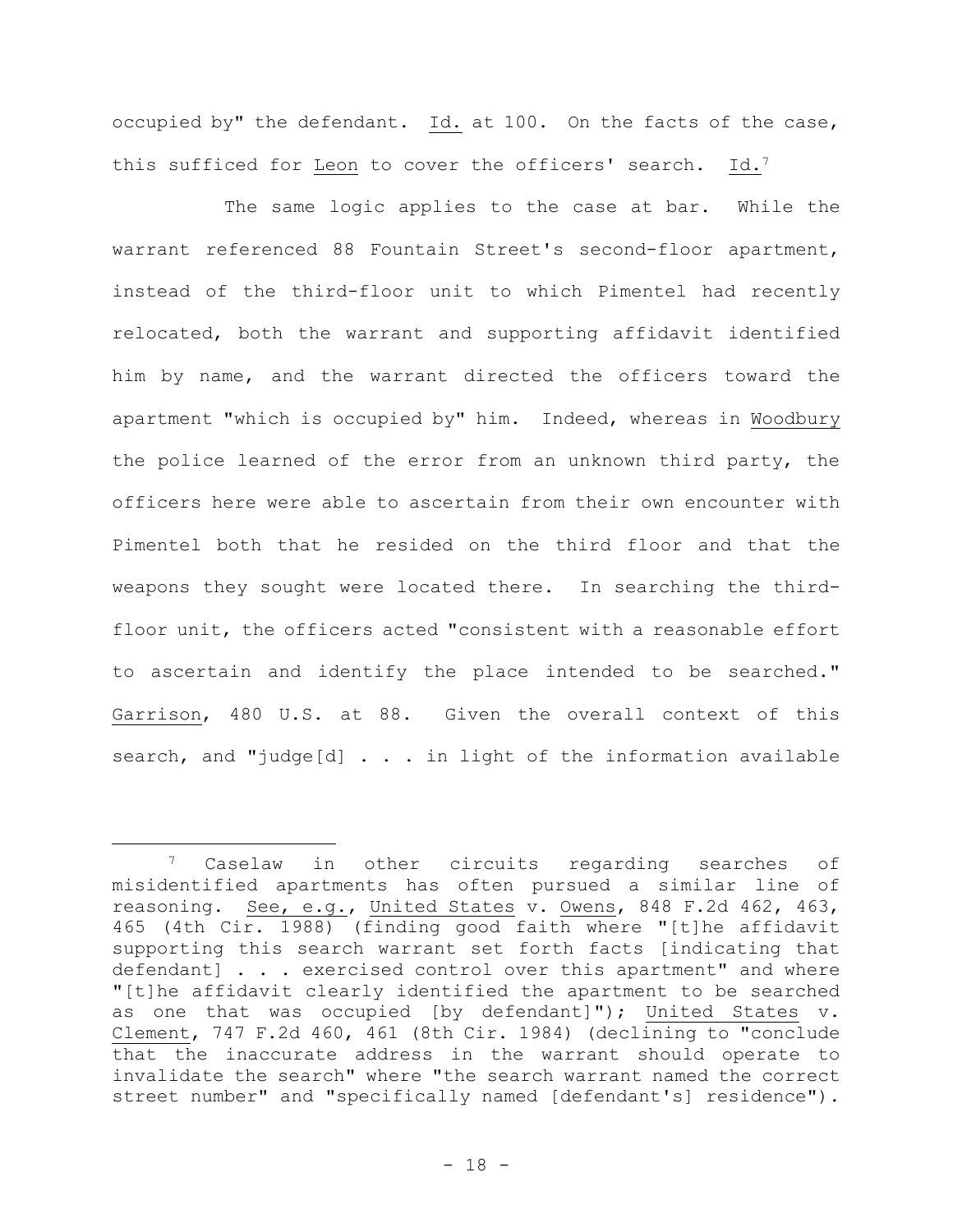to them at the time they acted," we hold the officers' conduct to be covered by the Leon good-faith exception. Id. at 85.

Pimentel argues that Garrison in fact supports suppression. In Garrison, the officers executing a warrant found contraband prior to realizing that there were two apartments contained within the premises described in the warrant, rather than one as they had initially believed. 480 U.S. at 87. In upholding the search, the Court noted that "as the officers recognized, they were required to discontinue the search of respondent's apartment as soon as they . . . were put on notice of the risk that they might be in a unit erroneously included within the terms of the warrant." Id. at 87. Pimentel relies on this language to claim that the HPD officers should have ended their search when they discovered that his bedroom was not on the second floor. In parallel, Pimentel attempts to distinguish Woodbury by noting that the court there found evidence of good faith in the officers' declination to search the bottom-floor apartment mistakenly listed on the warrant. See Woodbury, 511 F.3d at 100.

We are unpersuaded. Pimentel's argument would appear to call into question the officers' search of the second-floor apartment, which is the only unit that might have been "erroneously included within the terms of the warrant" in the manner of Garrison or Woodbury. Garrison, 480 U.S. at 87. But Pimentel does not question the propriety of the second-floor search, and all the

- 19 -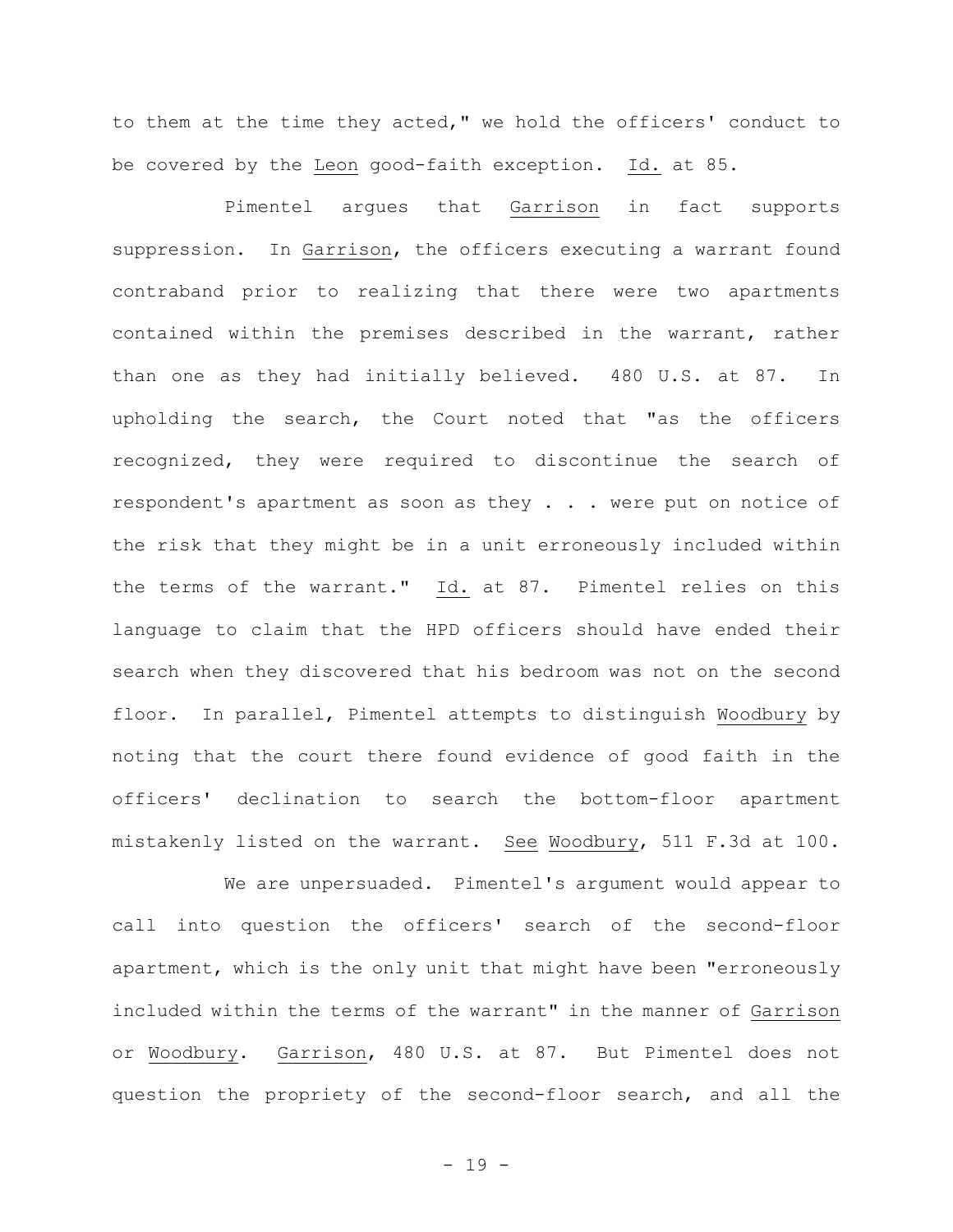evidence he seeks to suppress was recovered from the third floor. In any event, Pimentel had recently relocated from the second floor, and one of the parties listed on the warrant (Pimentel's grandmother) did reside on that floor. As such, the officers' search of both floors hardly evidences bad faith or constitutes one "of the wide-ranging exploratory searches the Framers intended to prohibit." Id. at 84. Rather, their actions reflected a reasonable interpretation of the command of the warrant, which authorized the recovery of firearms from Pimentel at the place he resided.

We likewise find inapposite Pimentel's reliance on Second Circuit caselaw, arising from very different contexts, where the court declined to find good faith. In United States v. Voustianiouk, 685 F.3d 206 (2d Cir. 2012), the court emphasized that the police, by listing only the apartment unit to be searched, "purposefully exclude[ed] any mention of [defendant's] name from the warrant and affidavit" and did not even "provide any basis for concluding that [defendant] may have been involved in a crime." Id. at 211. Accordingly, the court concluded that the search went beyond the issuing magistrate's intentions and exceeded the scope of the warrant. Id. In so holding, the court explicitly distinguished Woodbury by again highlighting that "[n]either the warrant nor the affidavit mentioned [defendant] as the occupant of

 $- 20 -$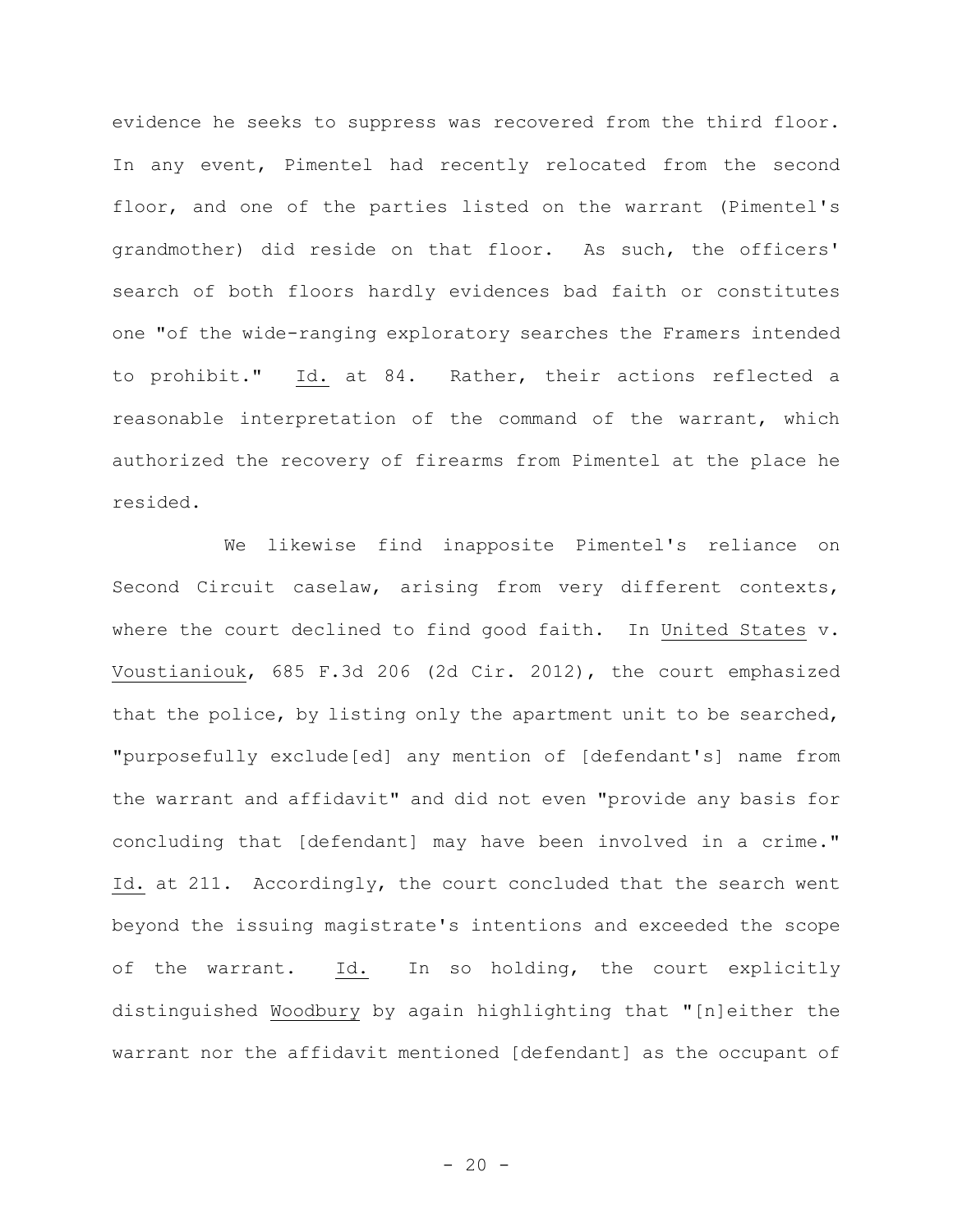the apartment that officials were authorized to search." Id. at 215.

Similarly, in United States v. Bershchansky, 788 F.3d 102 (2d Cir. 2015), the Second Circuit declined to apply Leon where the "warrant itself ma[de] no reference to [defendant] at all." Id. at 111. The court further stated that the government's invocation of "good faith is undercut by [the agent's] repeated erroneous and conflicting statements," and, noting that the case involved the same agent as in Voustianiouk, found that the agent's "'recurring' conduct further supports the application of the exclusionary rule to the circumstances of this case." Id. at 113– 14 (quoting Herring v. United States, 555 U.S. 135, 144 (2009)). No such misconduct is apparent here.

## **III. Conclusion**

We deal here with a particular situation in which officers were forced to respond to new information that was uncovered while executing an awkwardly worded warrant, and made a good-faith judgment about whether this search remained within the scope of the warrant. As this case involved a search of a threeunit, family-occupied dwelling, it may not be a useful analogue for cases involving searches of larger multi-unit buildings, or cases in which the building's occupants lack familial ties. On the record before us, we find that the officers reasonably believed

- 21 -